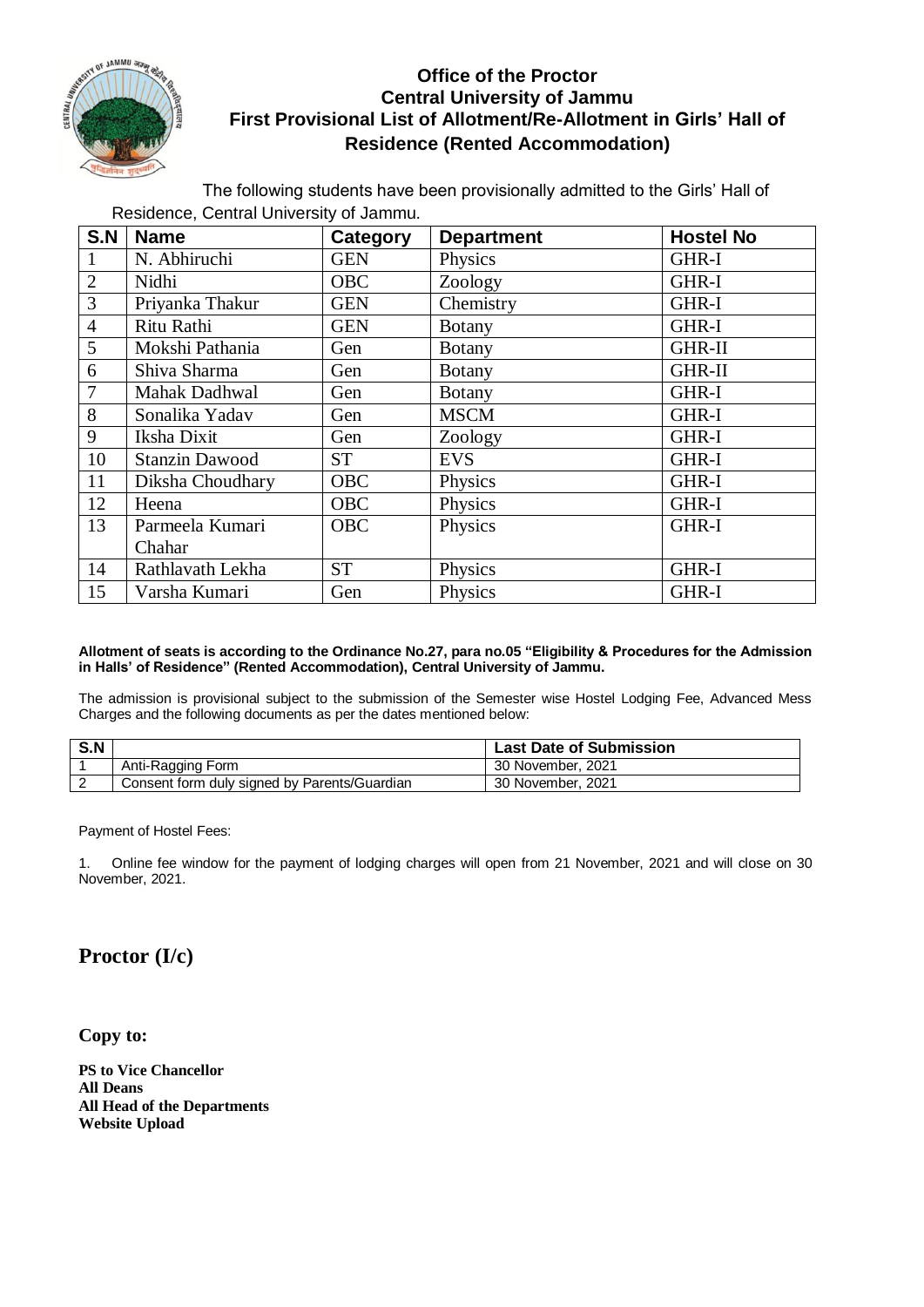|                                 | <b>BOYS HALL OF RESIDENCE 1st HOSTEL ALLOTMENT LIST</b> |                   |                                |     |               |
|---------------------------------|---------------------------------------------------------|-------------------|--------------------------------|-----|---------------|
| ENROLLMENT NGSTUDENT NAM COURSE |                                                         |                   | <b>DEPARTMENSEMESTER STATE</b> |     |               |
| 1030319                         | Gyanu Jha                                               | B.A(B.Ed.)        | <b>Educational Studies</b>     | 5th | <b>Bihar</b>  |
| 0230319                         | <b>Amit Anand Ray</b>                                   | B.A(B.Ed.)        | <b>Educational Studies</b>     | 5th | <b>Bihar</b>  |
| 2130319                         | <b>Abhishek Kumar</b>                                   | B.A(B.Ed.)        | <b>Educational Studies</b>     | 5th | <b>Bihar</b>  |
| 0830319                         | Sumit Kumar                                             | B.A(B.Ed.)        | <b>Educational Studies</b>     | 5th | <b>Bihar</b>  |
| 1930319                         | Ritwik Vashu                                            | B.A(B.Ed.)        | <b>Educational Studies</b>     | 5th | <b>Bihar</b>  |
| 2630419                         | S Vivek                                                 | B.Voc(BFS)        | <b>HRM</b>                     | 5th | kerala        |
| 0541418                         | Brijesh Biswal                                          | Int MSc           | Botany                         | 7th | Odisha        |
| 0440119                         | Anil Kumar                                              | Int. MSc          | Botany                         | 5th | Rajasthan     |
| 1641717                         | Mahesh choudhary                                        | Int. MSc          | Physics                        | 9th | Rajasthan     |
| 0441717                         | Anmol Deep Singh                                        | Int. MSc          | Physics                        | 9th | Rajasthan     |
| 0841717                         | Dheeraj Kumar Godara                                    | Int. MSc          | Physics                        | 9th | Rajasthan     |
| 0240419                         | Ajay Suresh                                             | Int. MSc          | Physics                        | 5th | kerala        |
| 2740419                         | Satyarath Verma                                         | Int. MSc          | Physics                        | 5th | Rajasthan     |
| 2640219                         | Pinaki Giri                                             | Int. MSc          | Zoology                        | 5th | <b>Odisha</b> |
| 1701520                         | Junaid. R                                               | Marketing and SCM | <b>MBA</b>                     | 3rd | Kerala        |
| 2940420                         | Prince Kumar                                            | Int. MSc          | Physics                        | 3rd | <b>Bihar</b>  |
| 2701620                         | <b>Shushant Gehlawat</b>                                | <b>MBA</b>        | <b>HRM</b>                     | 3rd | Haryana       |
| 1230119                         | Muhammad Irshad K                                       | B.Voc (TM)        | <b>TTM</b>                     | 5th | kerala        |
| 0630319                         | Shubham kumar                                           | B.A(B.Ed.)        | <b>Educational Studies</b>     | 5th | <b>Bihar</b>  |
| 1740220                         | Pijush Das                                              | Int. MSc          | Zoology                        | 3rd | Delhi         |
| 3540220                         | Vikas Kumar Gupta                                       | Int. MSc          | Zoology                        | 3rd | Bihar         |
| 1440220                         | Naveen Kumar                                            | Int. MSc          | Zoology                        | 3rd | Rajasthan     |
| 2540220                         | Satish Kumar Jha                                        | Int. MSc          | Zoology                        | 3rd | <b>Bihar</b>  |
| 3040220                         | <b>Stanzin Therching</b>                                | Int. MSc          | Zoology                        | 3rd | kargil        |
| 1500820                         | Piyush Ranjan                                           | MSc               | <b>EVS</b>                     | 1st | <b>Bihar</b>  |